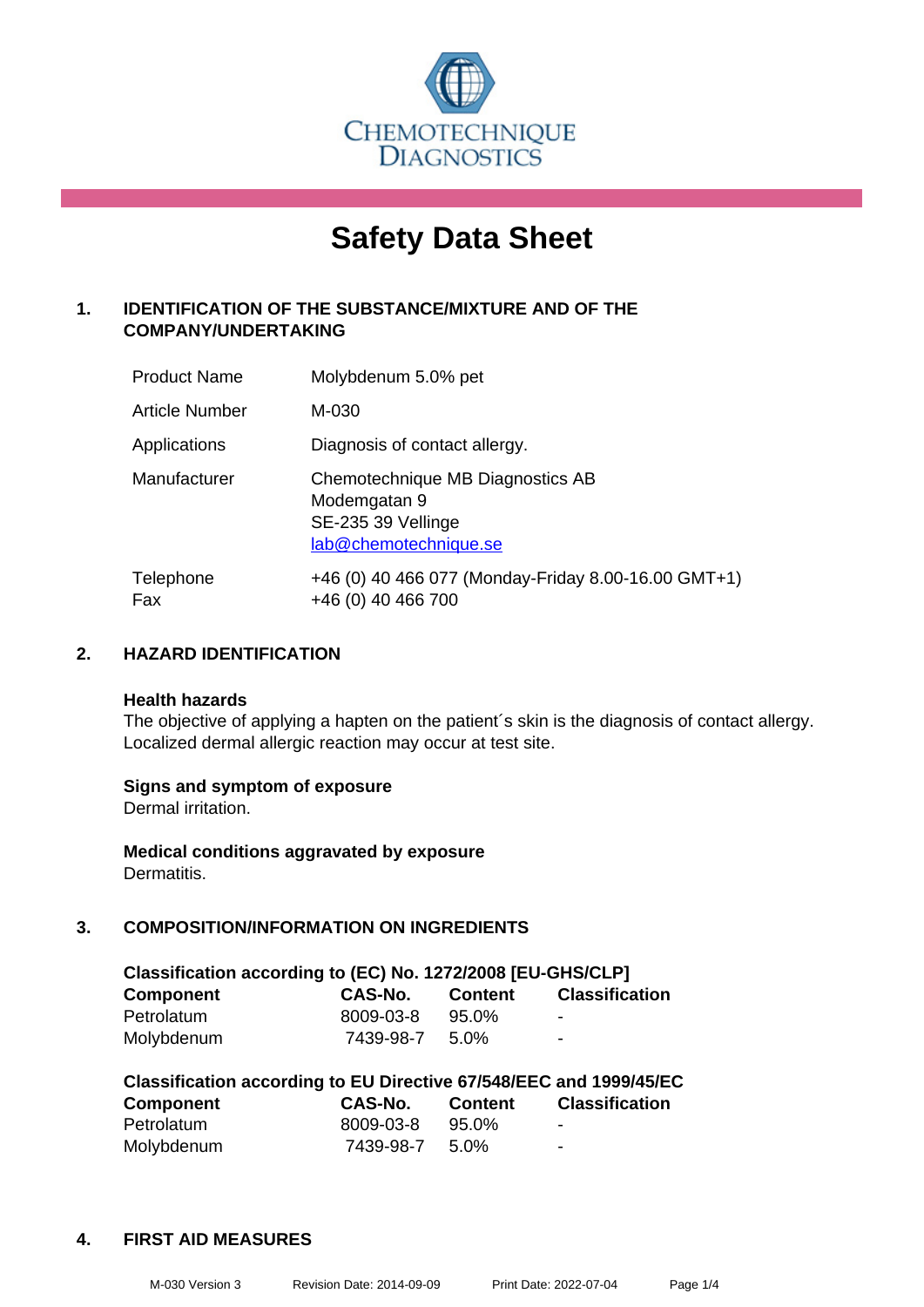#### **Emergency and first aid procedures**

Obtain medical attention.

# **5. FIRE-FIGHTING MEASURES\***

#### **Suitable extinguish media**

CO2, powder or water spray. Fight larger fires with water spray or alcohol resistant foam.

#### **For safety reasons unsuitable extinguishing agents** Water with full jet.

**Special protective equipment for fire-fighters** Wear self-contained respiratory protective device. Wear fully protective suit.

\*Data is shown for petrolatum only

#### **6. ACCIDENTAL RELEASES MEASURES**

**Steps to be taken if material is released or spilled** Contain and place in a closed container.

#### **7. HANDLING AND STORAGE**

**Precautions to be taken in handling and storage** Store dark at 5-8°C. Avoid extended exposure to light. FOR EXTERNAL USE ONLY.

#### **8. EXPOSURE CONTROLS/PERSONAL PROTECTION**

**Respiratory protection** Not required.

**Ventilation**

Local exhaust.

**Protective gloves** Disposal gloves.

#### **Eye protection**

Not required with normal use.

#### **Work/Hygienic practices**

Wash hands after each use.

#### **9. PHYSICAL AND CHEMICAL PROPERTIES**

Appearance Grey Semi-solid Odour **Odourless** 

Melting point\* 50-55° C Flash point\* >100°C

Boiling point\* No data available Self ignition\* Product does not self ignite.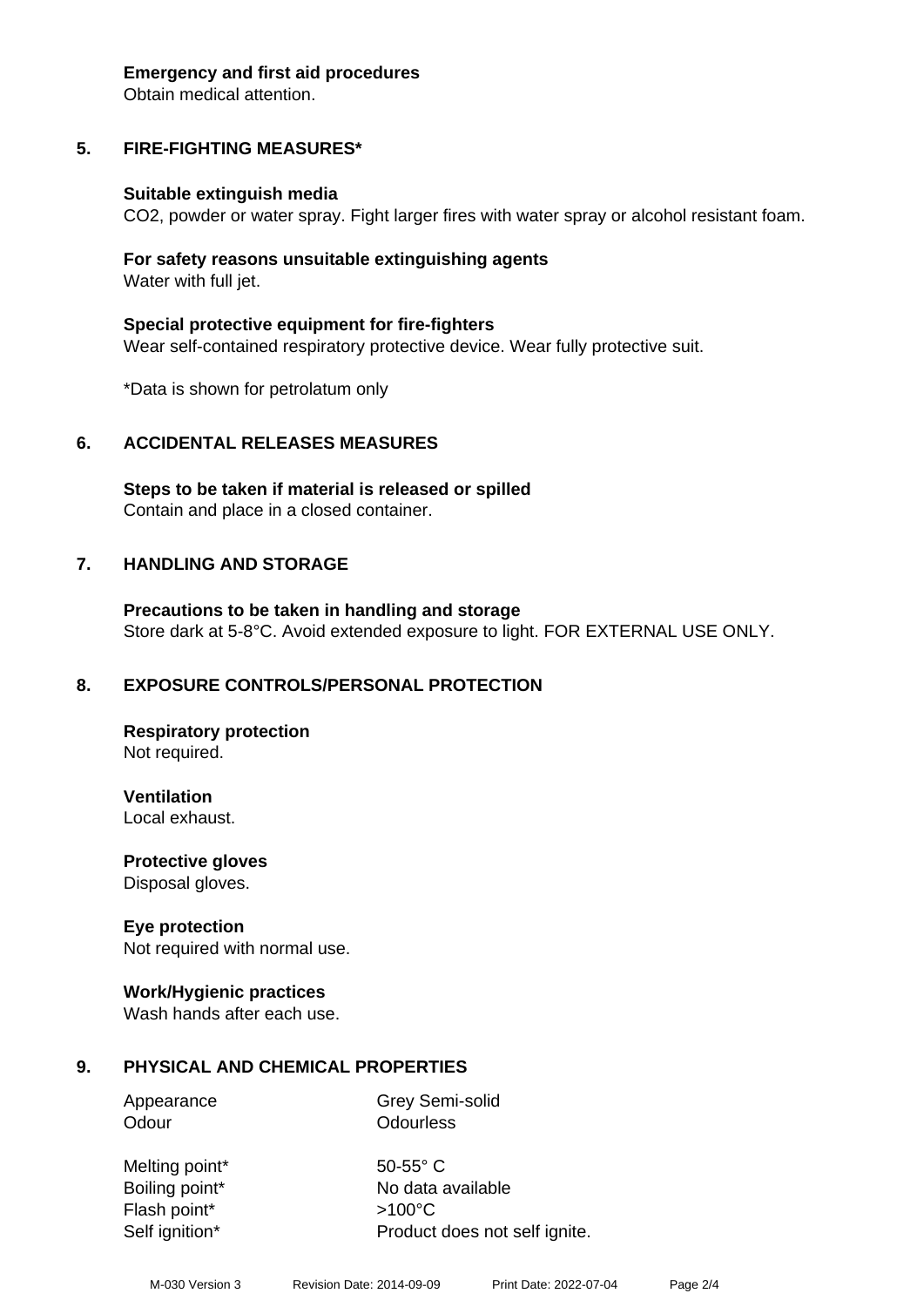Density\* No data available. Solubility in/Miscibility with Water\*

Danger of explosion\* Product does not present an explosion hazard. Insoluble

\*Data is shown for petrolatum only

# **10. STABILITY AND REACTIVITY**

#### **Incompability**

May react with strong oxidizing agents.

#### **Stability**

Stable at recommended storage conditions.

#### **Hazardous byproducts**

Combustion may generate CO, CO2 and other oxides.

# **Hazardous polymerization**

Will not occur.

# **11. TOXICOLOGICAL INFORMATION**

No data available.

# **12. ECOLOGICAL INFORMATION**

No data available.

#### **13. DISPOSAL CONSIDERATIONS**

**Waste disposal method** Comply with federal, state/provincial and local regulation.

#### **14. TRANSPORT INFORMATION**

Not dangerous goods.

#### **15. REGULATORY INFORMATION**

The classification is according to the latest editions of the EU lists, and extended by company and literature data.

# **16. OTHER INFORMATION**

# **Text of H-statements and R-phrases mentioned in Section 3**

Pharmaceutical quality of tested hapten is confirmed by Chemotechnique Diagnostics according to validated analytical methods. Hapten passed test according to GMP standards.